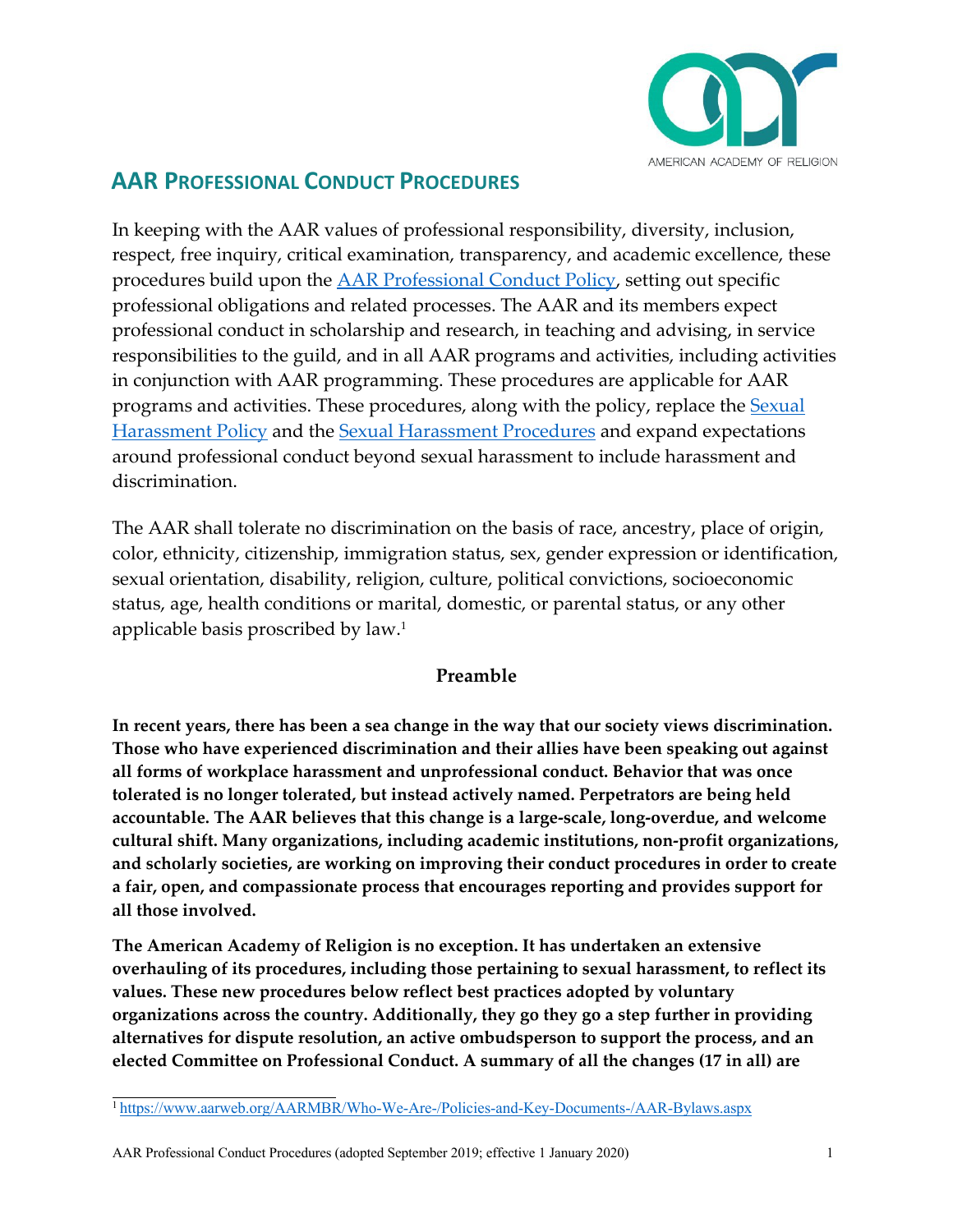**listed in the Appendix to this procedure. While some may find the language of these procedures quite formal in nature, the document is written with thoroughness, clarity and transparency in mind, and follows several existing models for similar organizations. We hope that the presence of these procedures provides a better AAR experience for everyone.**

### **Definitions and Descriptions**

#### **Unprofessional Conduct**

Unprofessional conduct involves any violation of the AAR Professional Conduct Policy such as discrimination, harassment, the abuse of power for professional or personal advantage, exploitation, intimidation, threats, or violence. Unprofessional conduct can include capricious or arbitrary decisions affecting working conditions, professional status, or academic freedom; misuse of confidential information; plagiarizing the work of others; and practicing deceit or fraud on the academic community or the public. Physical or verbal abuse or harassment of any attendee, speaker, volunteer, exhibitor, staff member, service provider, or other activity or program guest, also will not be tolerated.

#### **Harassment**

Harassment is defined as verbal, non-verbal, written, visual, or physical conduct based on an individual's actual or perceived sex, sexual orientation, gender identity or expression, race, creed, color, place of birth, ancestry, ethnicity, religion, national origin, age, disability, marital status, or other characteristics as defined and protected by law in the location where a particular program is operating, that has the purpose or effect, from the point of view of a reasonable person, of objectively and substantially:

a. undermining and detracting from or interfering with an individual's educational or work performance while participating in activities in conjunction with AAR programming.

b. creating an intimidating, hostile, or offensive work environment whileparticipating in activities in conjunction with AAR programming.

Harassment may include repeated slurs, or taunts in the guise of jokes, or disparaging references to others, use of epithets, stereotypes, comments, gestures, threats, graffiti, display or circulation of written or visual materials, taunts on manner of speech, giving diminishing nicknames, and negative reference to customs when such conduct is based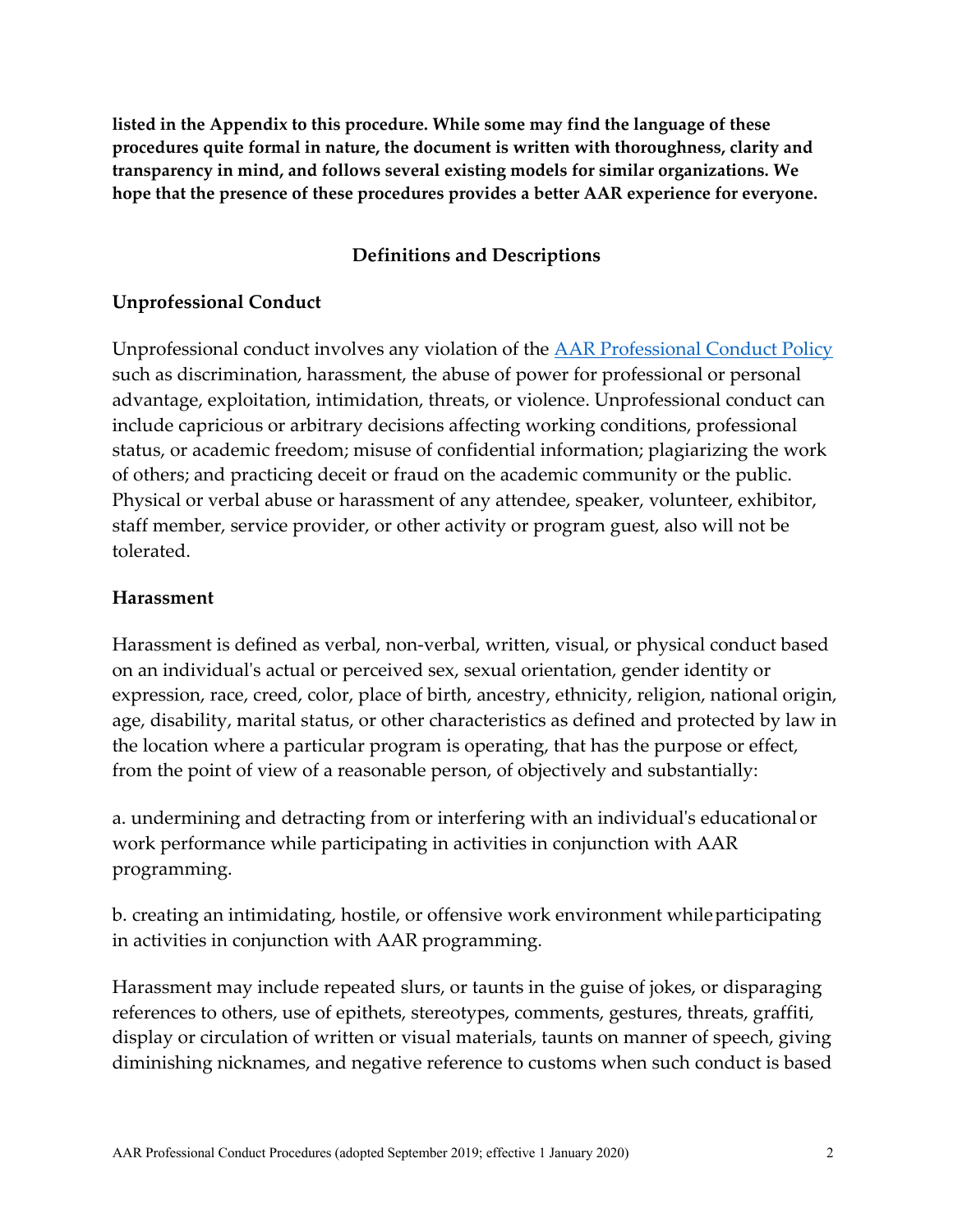on or motivated by one or more of the protected characteristics identified above, or other characteristics as defined and protected by applicable law.

Harassment (including sexual harassment) in the context of the AAR could include: intimidation, stalking, or following; harassing photography or recording; sustained disruption of talks or other events; inappropriate physical contact; unwelcome sexual attention; or advocating for, or encouraging, any of the above behavior.

Further examples of unacceptable behavior include, but are not limited to, offensive verbal comments related to gender, sexual orientation, disability, physical appearance, body size, race, religion, national origin, or socioeconomic class; or threatening any attendee, speaker, volunteer, exhibitor, AAR staff member, service provider, or other meeting guest.

## **Sexual Harassment**

Harassment may also include so-called *quid pro quo* sexual harassment, meaning unwelcome sexual advances, requests for sexual favors, and other verbal, written, visual or physical conduct of a sexual nature when:

a. submission to that conduct is made either explicitly or implicitly a term orcondition of collegiality while conducting AAR business or participating in activities in conjunction with AAR programming.

b. submission to or rejection of such conduct is used as a component of or as thebasis for AAR-related decisions affecting an individual.

Other examples of sexual harassment include, but are not limited to, the following:

- touching or grabbing a sexual part of a member's body;
- touching or grabbing any part of a member's body after that person has indicated, or it is known or reasonably should be known by the context, that such physical contact was inappropriate, unwelcome, or both;
- continuing to ask a member to socialize on or off-duty when that person has already indicated no interest;
- displaying or transmitting sexually suggestive pictures, objects, cartoons, or posters if it is known or reasonably should be known by the context that the behavior is outside the bounds of workplace expectations;
- continuing to write sexually suggestive notes or letters if it is known or reasonably should be known by the context that the behavior is inappropriateor that the person does not welcome such behavior;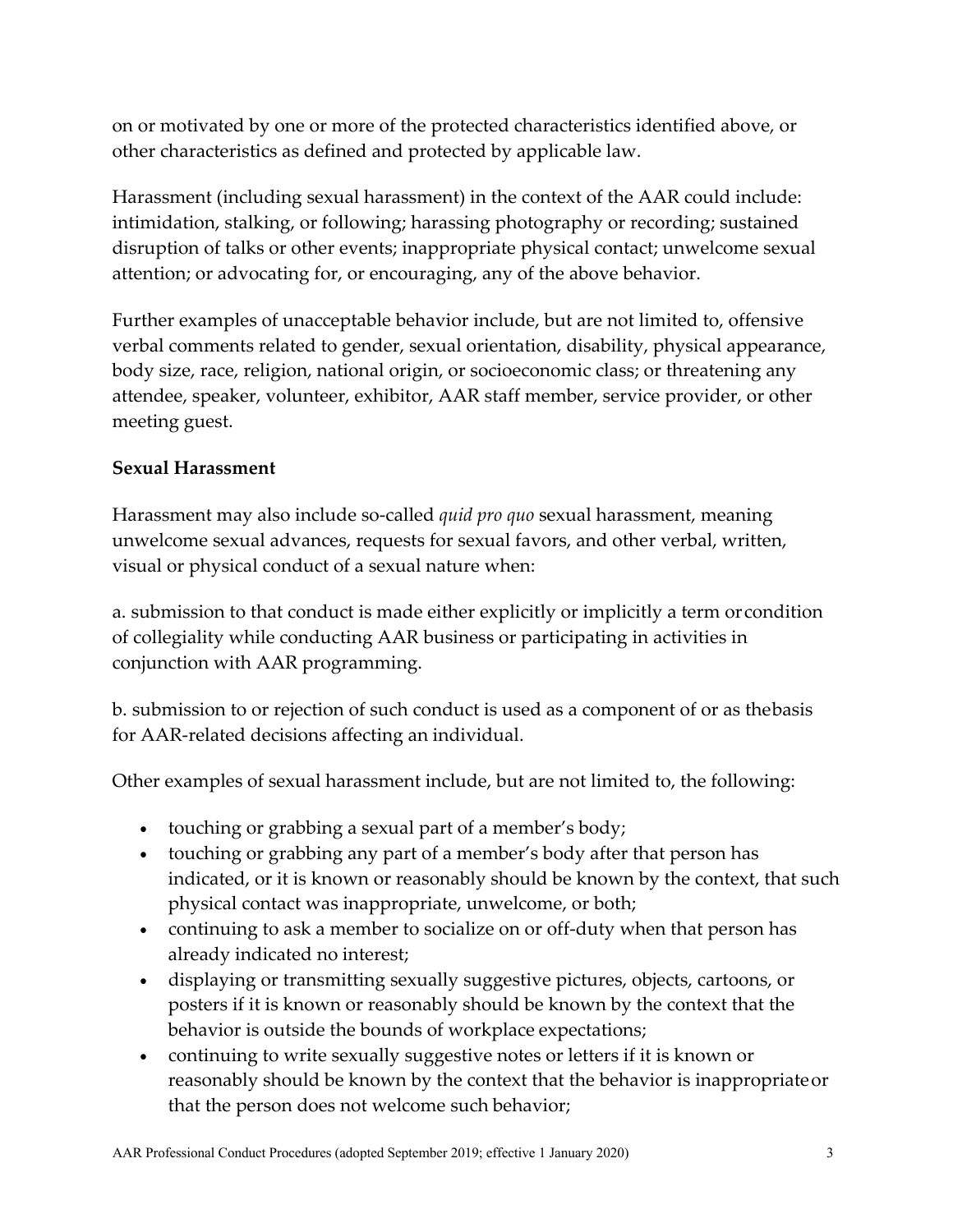- referring to or calling a person a sexualized name if it is known or reasonably should be known by the context that the behavior is inappropriate or that the person does not welcome such behavior;
- regularly telling sexual jokes or using sexually vulgar or explicit language in the presence of a person if it is known or reasonably should be known by the context that the behavior is inappropriate or that the person does not welcome such behavior;
- derogatory or provoking remarks about or relating to a member's sex, gender, or sexual orientation;
- harassing acts or behavior directed against a person on the basis of sex, gender or sexual orientation.

## **Discrimination**

The AAR complies with all applicable provisions of state and federal law that prohibit discrimination in employment, or in admission or access to its programs, activities, or facilities. Discrimination is defined as conduct directed at an individual based on that person's race, creed, color, place of birth, ancestry, ethnicity, national origin, religion, sex, sexual orientation, gender identity or expression, age, marital status, service in the armed forces of the United States, positive HIV-related blood test results, genetic information, or against qualified individuals with disabilities on the basis of disability and/or any other status or characteristic as defined and to the extent protected by applicable law.

## **Complainant**

A complainant is usually an individual filing a complaint of a violation of AAR policies. In some cases, the AAR may pursue an investigation and adjudication under this policy without a designated complainant. In these cases, the AAR may extend some or all of the rights of a complainant as defined in this policy to affected parties as deemed appropriate by the Committee on Professional Conduct.

For ease of reference, the term "complainant" is also used throughout this policy to refer generally to an individual who was allegedly subjected to prohibited conduct as defined in this policy.

## **Respondent**

A respondent is an individual (AAR member or former member) whose alleged conduct is being investigated to determine if it is in violation of the AAR's policies.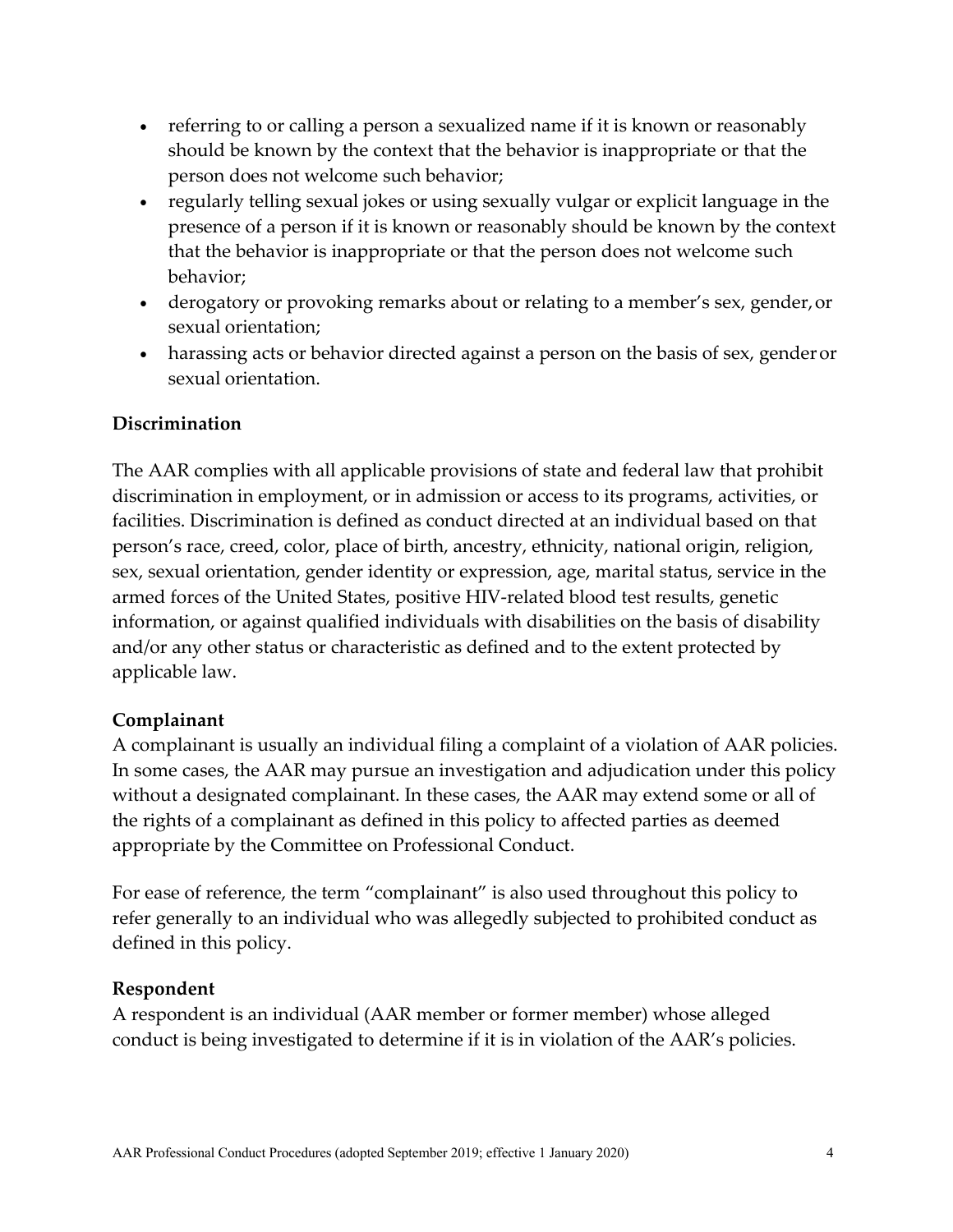For ease of reference, the term "respondent" is also used throughout this policy to refer generally to an individual who allegedly engaged in prohibited conduct as defined in this policy.

## **The AAR Committee on Professional Conduct**

The AAR Committee on Professional Conduct is responsible for promoting ethical conduct by scholars in the study of religion at the highest professional level through development and sponsorship of educational activities for AAR members and investigation of formal complaints concerning the ethical conduct of members of the AAR (as described in the Professional Conduct Policy and Procedures). The Committee on Professional Conduct supervises the work of the Ombudspersons, receives and reviews the Ombudspersons' annual reports, adjudicates formal complaints under this policy, and reviews and makes recommendations to the AAR Board of Directors about modifications of the Professional Conduct Procedures.

The Committee on Professional Conduct is composed of seven members, each serving a staggered three-year term. Three of these members are appointed by the President with the approval of the Executive Committee. The other four members are the President-Elect, the Status Committee Director, the Student Director, and the Regions Director. The chair of the Committee on Professional Conduct will be elected by the Committee on Professional Conduct from amongst the Committee on Professional Conduct membership.

## **The AAR Ombudspersons**

The AAR Ombudspersons are elected AAR members who are charged with representing the interests of the AAR membership by addressing complaints of a violation of AAR policies. They will receive training appropriate to their role. The Ombudspersons are responsible for receiving reports of professional misconduct and facilitating the investigation, adjudication and informal resolution processes under this policy. An Ombudsperson communicates with the parties to explain the applicable procedures under this policy and will provide information and updates to the parties throughout the process.

The AAR will elect three Ombudspersons that serve in staggered three-year terms. Only one Ombudsperson will handle a complaint.

An AAR Ombudsperson apprises the Executive Director of the complaint, and consults with the AAR Committee on Professional Conduct to determine whether a complaint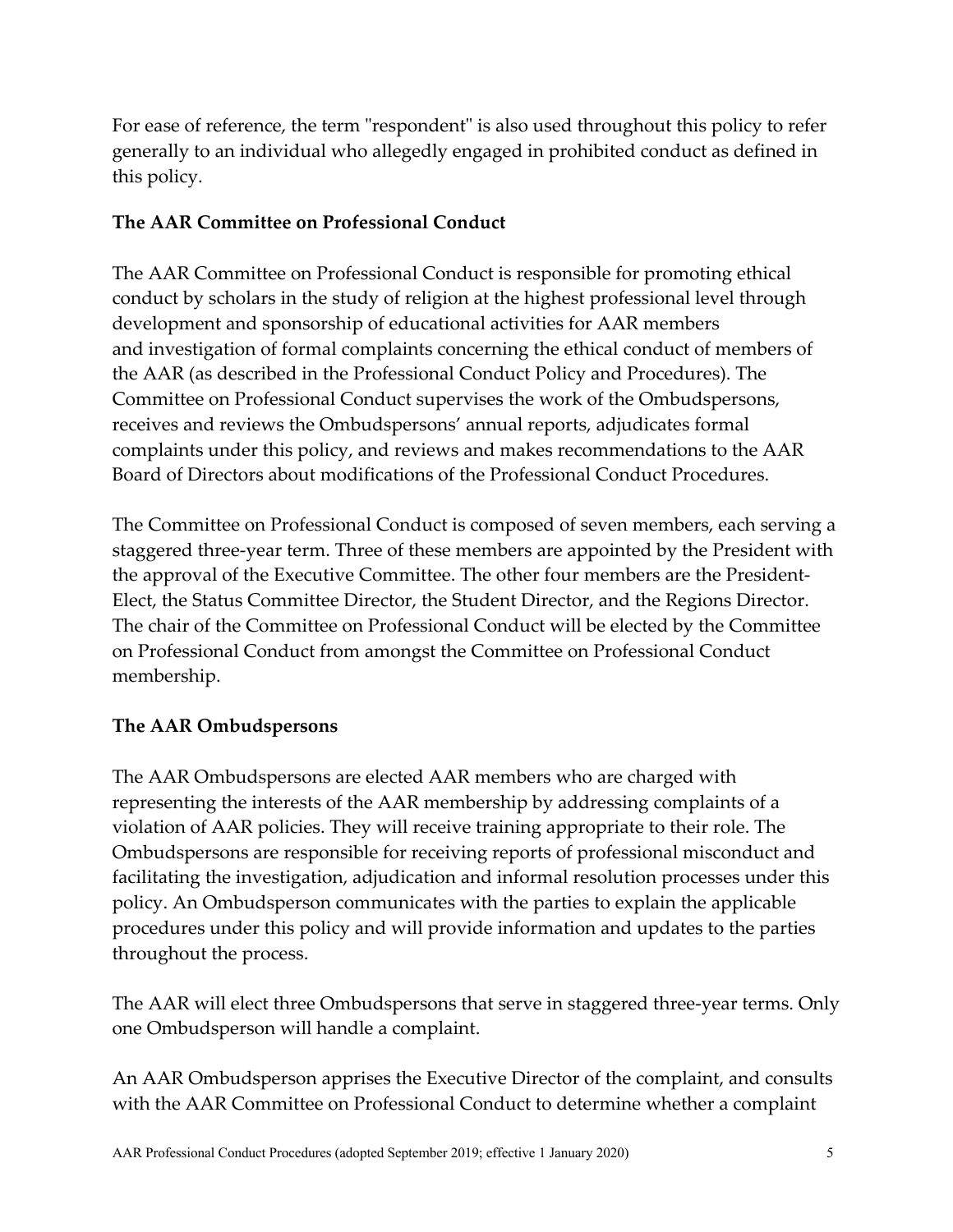should be addressed through this policy or dismissed on the grounds that that allegations, even if substantiated, would not constitute a violation of this policy or on other grounds, as appropriate. The Ombudsperson also consults with the AAR Committee on Professional Conduct to recommend the complaint to the AAR Committee on Professional Conduct for formal investigation or to pursue facilitating an informal resolution process as described herein. Once it has deliberated with the Ombudsperson on a particular case, the AAR Committee on Professional Conduct will also inform the AAR Executive Director of these deliberations. The AAR Committee on Professional Conduct, in consultation with the AAR Executive Director, has the final authority to determine the appropriate path of any case.

An AAR Ombudsperson does not serve as an advocate and cannot provide legal advice to the parties and/or witnesses in any matter arising under this policy. Parties and witnesses who need legal advice are encouraged to consult their own attorneys.

An AAR Ombudsperson does not provide assistance to individuals in situations where complaints are addressed through separate processes outside of this policy. This includes situations where the individual's employer has internal mechanisms that would apply to the individual's specific complaint (e.g., harassment, discrimination or misconduct that occurs outside the context of AAR programs and activities, or where there is a criminal complaint).

Absent extenuating circumstances, an AAR Ombudsperson will communicate with the complainant within a reasonable time frame ranging from as soon as possible to no more than a week of receiving the report. If neither AAR Ombudsperson is available within this time-period, the Ombudsperson will designate a proxy.

#### **Confidentiality**

Individuals who have concerns about discrimination, harassment, related retaliation or other professional misconduct often ask for assurances about confidentiality. AAR members are encouraged to report these incidents so that they can obtain support and information and so that the AAR can respond appropriately. Because these matters must be addressed to ensure that the AAR can maintain a safe and inclusive environment, strict confidentiality is not guaranteed. However, in all cases, the AAR will endeavor to protect the privacy of individuals and maintain confidentiality to the extent possible consistent with its obligations to respond to reports of professional misconduct under this policy. For example, the AAR may need to disclose information relating to an incident (including the identity of parties, witnesses or others) to the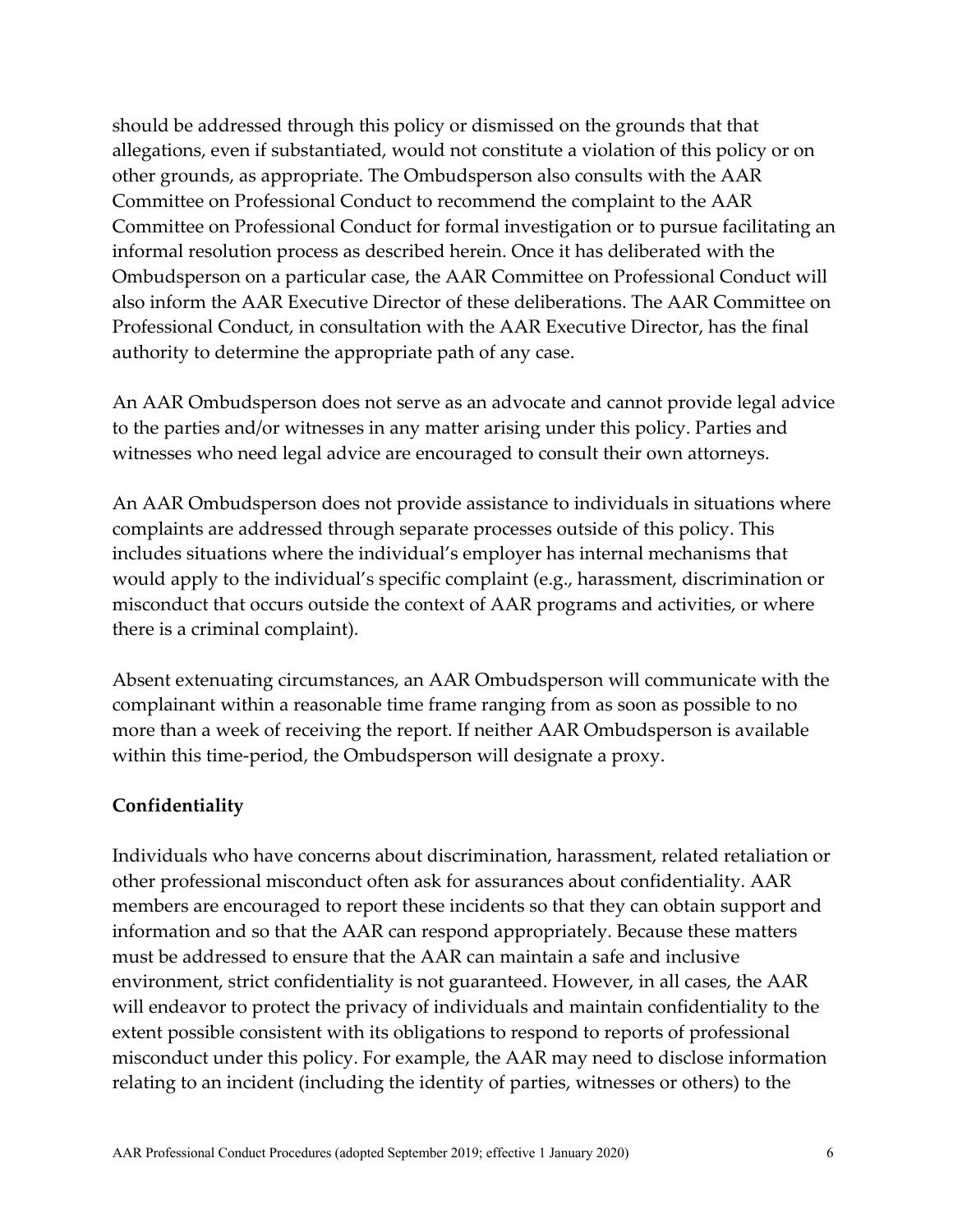extent necessary to conduct a thorough, fair, and impartial investigation and adjudication process for all involved parties.

Those involved in investigations, mediations, adjudications, appeals, and record keeping shall respect the parties' confidentiality and privacy to the extent possible without impeding the pursuit of the truth of the allegations or violating state reporting laws or evidentiary procedures. Parties and witnesses who participate in any process under this policy are expected to respect the need for confidentiality in order to protect privacy and fair process for everyone involved. To obtain guidance and support, the parties to the complaint may discuss the complaint with their families and health-care professionals; however, all must respect the need for privacy and are subject to the confidentiality restrictions in this section.

If there is an independent investigation, lawsuit, or criminal proceeding related to a matter arising under this policy, those involved or others may be required by law to provide testimony or documents (e.g., emails, texts, phone messages, transcripts of conversations, investigation reports, witness statements, determinations issued under this policy and any other information gathered or obtained in the course of a particular matter).

## **Retaliation**

Retaliating directly or indirectly against a person because they have made a report or complaint with the AAR, and/or an outside agency, or because they participated in an investigation is prohibited. Retaliation includes but is not limited to ostracizing the person, pressuring the person to drop or not support the complaint or to provide false or misleading information, engaging in conduct that may reasonably be perceived to affect adversely that person's participation in AAR activities and programs, threatening, intimidating or coercing the person, or otherwise discriminating against any person for exercising their rights or responsibilities under this policy. Retaliation under this policy may be found whether or not the underlying complaint is ultimately found to have merit. Complaints of retaliation should be reported under the procedures described below.

## **Emergency Removal**

The AAR reserves the right, notwithstanding and apart from the procedures described in this policy, to suspend or remove any AAR member who poses a significant threat or danger to the AAR community or its members or whose conduct is unduly disruptive to the AAR community or its members. The decision will be made by the AAR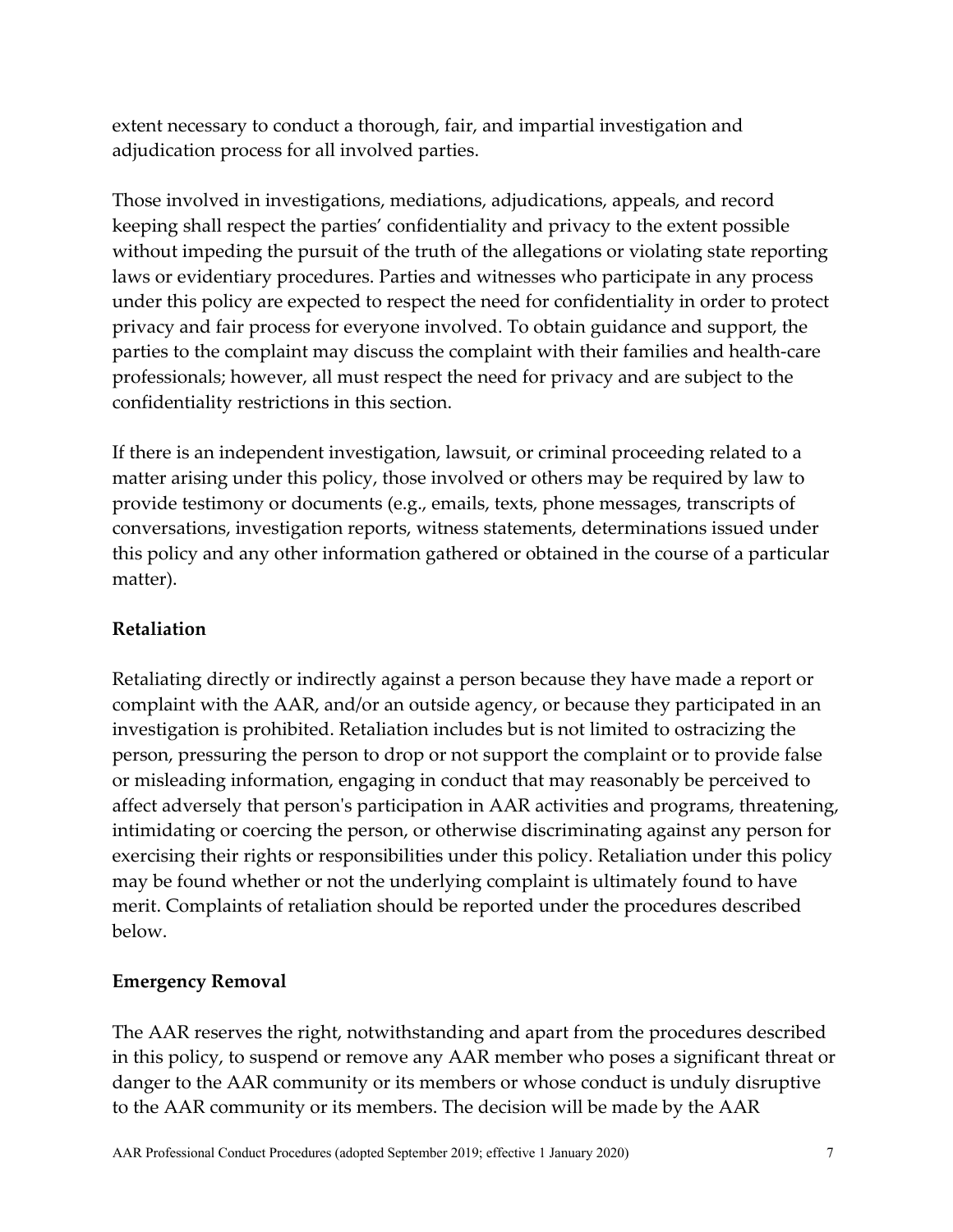Committee on Professional Conduct. In such circumstances, actions taken under this section will be subject to review by the AAR Committee on Professional Conduct within 7 days of the decision.

## **Complaint Procedures Regarding Alleged Violation(s) of the Professional Conduct Policy**:

The following procedures apply to all members of the AAR. AAR staff members are subject to the separate policies and procedures of Emory University and their reports should be made to Emory University's Office of Equity and Inclusion (http://equityandinclusion.emory.edu).

## **1. Reports**

Any AAR member who has experienced or witnessed a violation of the Professional Conduct Policy in the context of AAR programs or activities may report the matter toan AAR Ombudsperson. They can be contacted at AAR\_Ombudsperson@aarweb.org. The Ombudsperson, in consultation with the AAR Committee on Professional Conduct Chair, will promptly determine initially whether the report or complaint alleges conduct that is prohibited by this policy. If so, the AAR Ombudsperson will communicate with the affected party ("the complainant") to review this policy, including the complaint resolution procedures; make referrals to appropriate resources; and provide information about the following options for resolution of the complaint as set forth in Section 2, below.

If the AAR Committee on Professional Conduct, in consultation with the AAR Ombudsperson, determines by simple majority vote that the report or complaint does not merit further review or action under this policy, the complaint will be dismissed and the complainant will be notified. The complainant may submit an appeal to the Appeals Panel through the AAR Executive Director. The Appeals Panel consists of the AAR Executive Committee, chaired by the AAR President, with the Executive Director serving as case manager. The Appeals Panel will determine either that further review and action is required or that the complaint does not merit further review or action. The Ombudsperson may refer the complainant to other resources, as appropriate.

There is no time limit for filing formal complaints regarding prohibited conduct of any kind in the context of AAR programs and activities. However, in cases where there has been a significant passage of time, the AAR Committee on Professional Conduct will have the discretion to dismiss the case. In considering whether dismissal is warranted, the AAR Committee on Professional Conduct may consider such factors as the nature,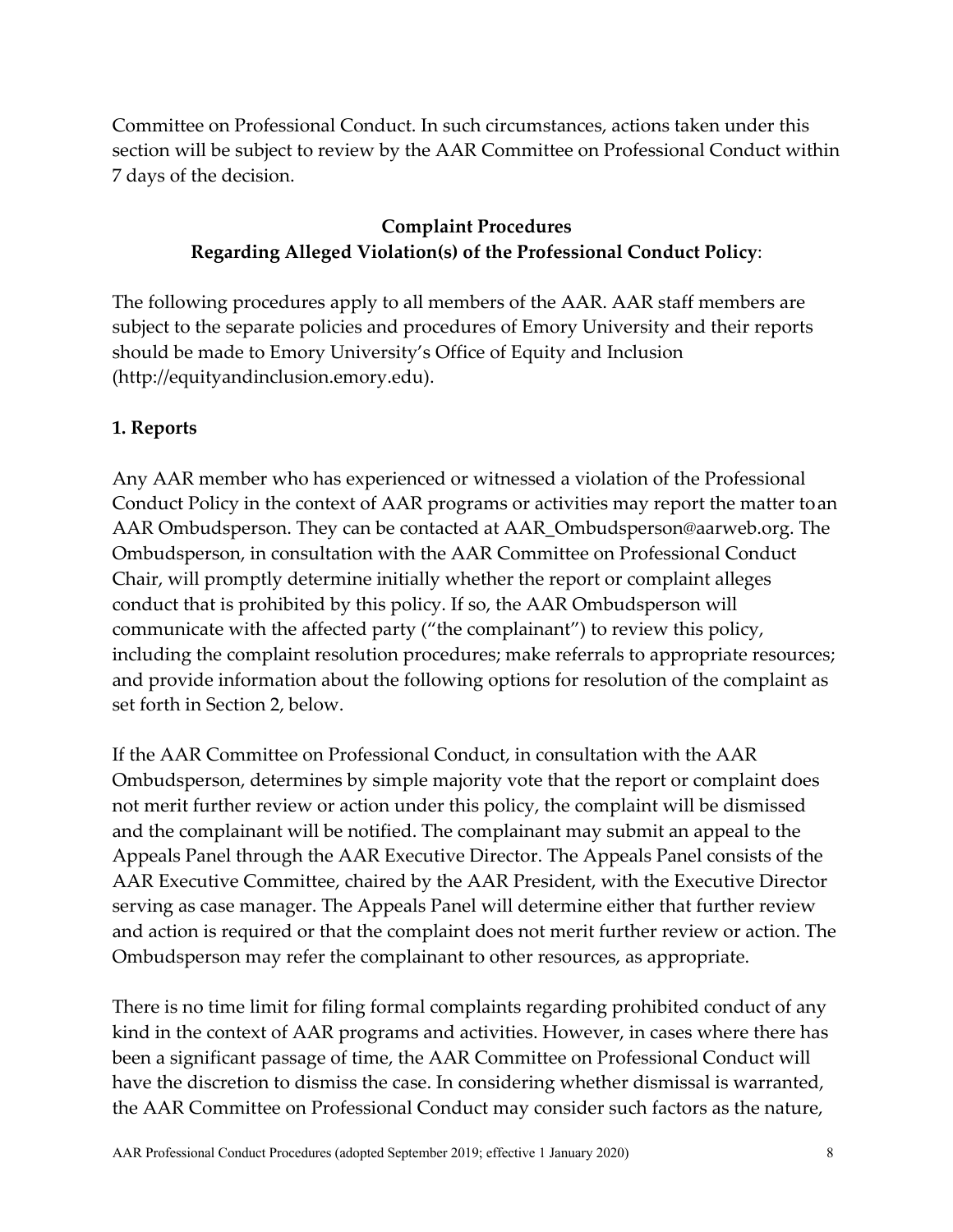frequency, severity, and pervasiveness of the conduct, the level of threat that it currently represents, the availability of witnesses and other relevant evidence, and whether other complaints have been made against the same individual.

## **2. Referral to Law Enforcement**

a) If the incident involves potential criminal conduct, the complainant may choose to report the matter to local law enforcement authorities. The decision to report to law enforcement is the complainant's – unless there is an immediate and ongoing safety threat to AAR members or the community. In certain circumstances, the AAR may need to report an incident to law enforcement. These circumstances include, but are not limited to, incidents that warrant the need for safety and security measures for the protection of the complainant or other AAR members, or where there is a clear and imminent danger or threat to safety.

If there is a pending criminal investigation while the matter is pending under this policy, the AAR will cooperate with law enforcement authorities and comply with valid law enforcement requests. As such, the AAR may need to temporarily delay the complaint resolution process while law enforcement investigates the matter.

## **3. Informal and Formal Complaint Resolution Procedures**

(a) The complainant may choose to pursue a formal complaint under this policy.

(b) The complainant may choose alternative methods of dispute resolution, including restorative practices, mediation or other forms of alternative dispute resolution (collectively referred to as "ADR") in cases where both parties agree and with the consent of the AAR Committee on Professional Conduct chair, who has been in consultation with the AAR Ombudsperson.

(c) If the complainant does not want to pursue a formal complaint or the alternative dispute resolution process and/or the matter is not appropriate for alternative dispute resolution, the AAR Ombudsperson, in consultation with the AAR Committee on Professional Conduct, will evaluate the complainant's concerns in the context of promoting a safe and nondiscriminatory environment for the complainant and all AAR members. Factors considered may include but are not limited to the seriousness of the alleged conduct; circumstances that suggest that there is a risk of repeated conduct; whether there have been other allegations against the same respondent; and the extent of any impact or threat to the complainant and/or AAR members.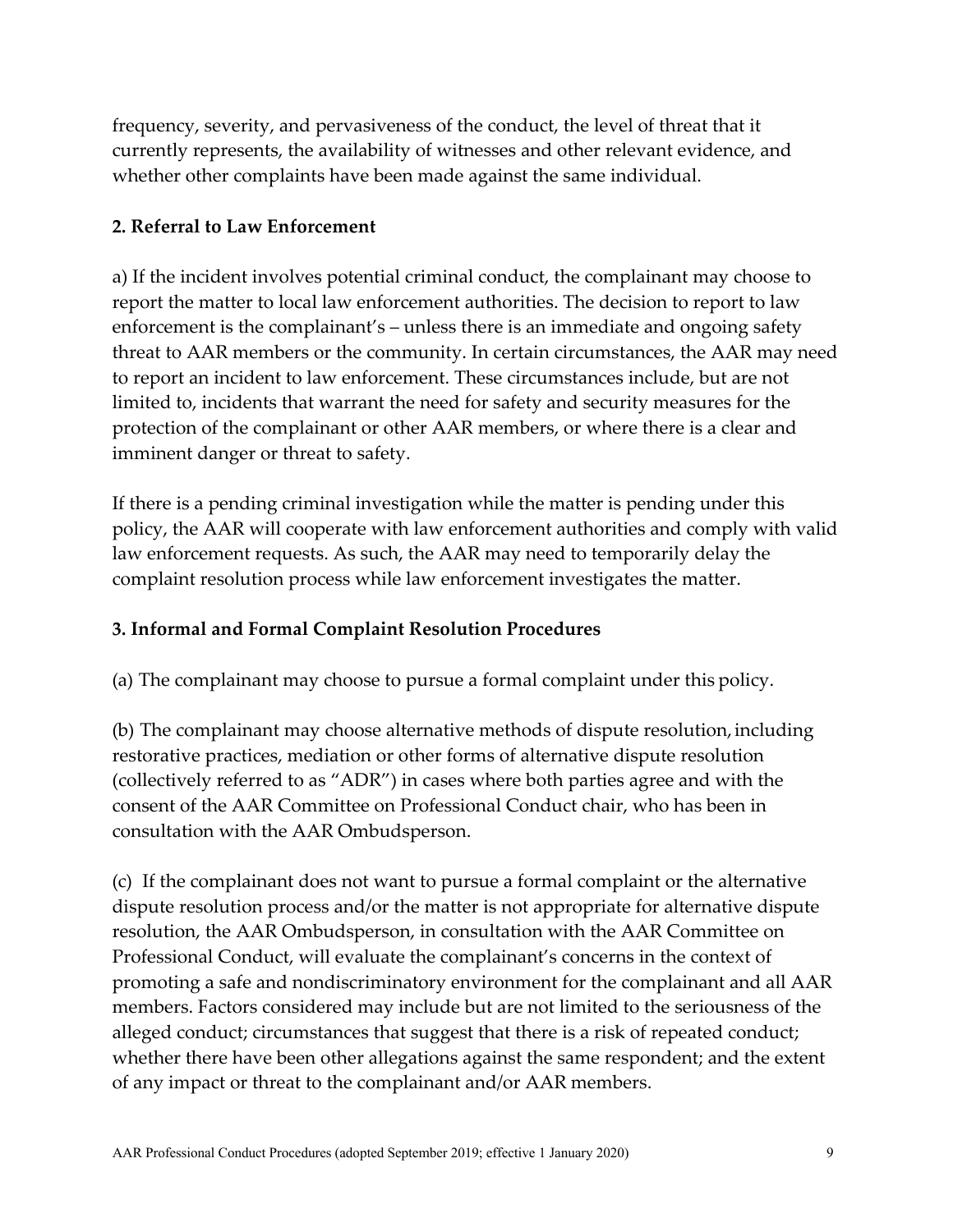## **(i) Alternative Dispute Resolution Procedures**

If the complainant wishes to proceed with an alternative resolution process ("ADR") in lieu of a formal investigation and adjudication under this policy, and if the AAR Committee on Professional Conduct, after consulting with the AAR Ombudsperson, agrees that the alleged facts and circumstances are such that the matter is appropriate for ADR, the Ombudsperson will notify the respondent of the allegations and provide an opportunity for the respondent to respond to the allegations. The Ombudsperson will review this policy with the respondent, including the complaint resolution procedures and options for complaint resolution; and make referrals to appropriate resources, as applicable.

If the respondent agrees to resolve the complaint through the ADR process, in lieu of a formal investigation and adjudication under this policy, the Ombudsperson will work with the parties to facilitate a resolution through mediation, restorative practices or other informal dispute resolution procedures, as appropriate to the circumstances. ADR could involve outside mediators or other individuals trained in restorative practices, as appropriate. The Ombudsperson could also actively participate in ADR if both parties agree.

The goal of ADR is to achieve an informal resolution that is acceptable to the parties and the AAR. The outcome is binding on the parties and there is no right of appeal. If, prior to resolution through ADR, either party chooses to discontinue the process, the Ombudsperson, in consultation with the AAR Committee on Professional Conduct Chair, will determine whether to proceed with a formal investigation and adjudication under this policy.

The Ombudsperson shall record the dates, times, and facts of the incident and the results of the ADR process. All such records are kept in confidential files at the AAR executive office.

## **(ii) Formal Investigation and Adjudication Procedures**

Both parties will be treated with sensitivity and respect, and they will be afforded the same rights and opportunities throughout the process.

The investigation and adjudication will be conducted in a fair, impartial, equitable and thorough manner.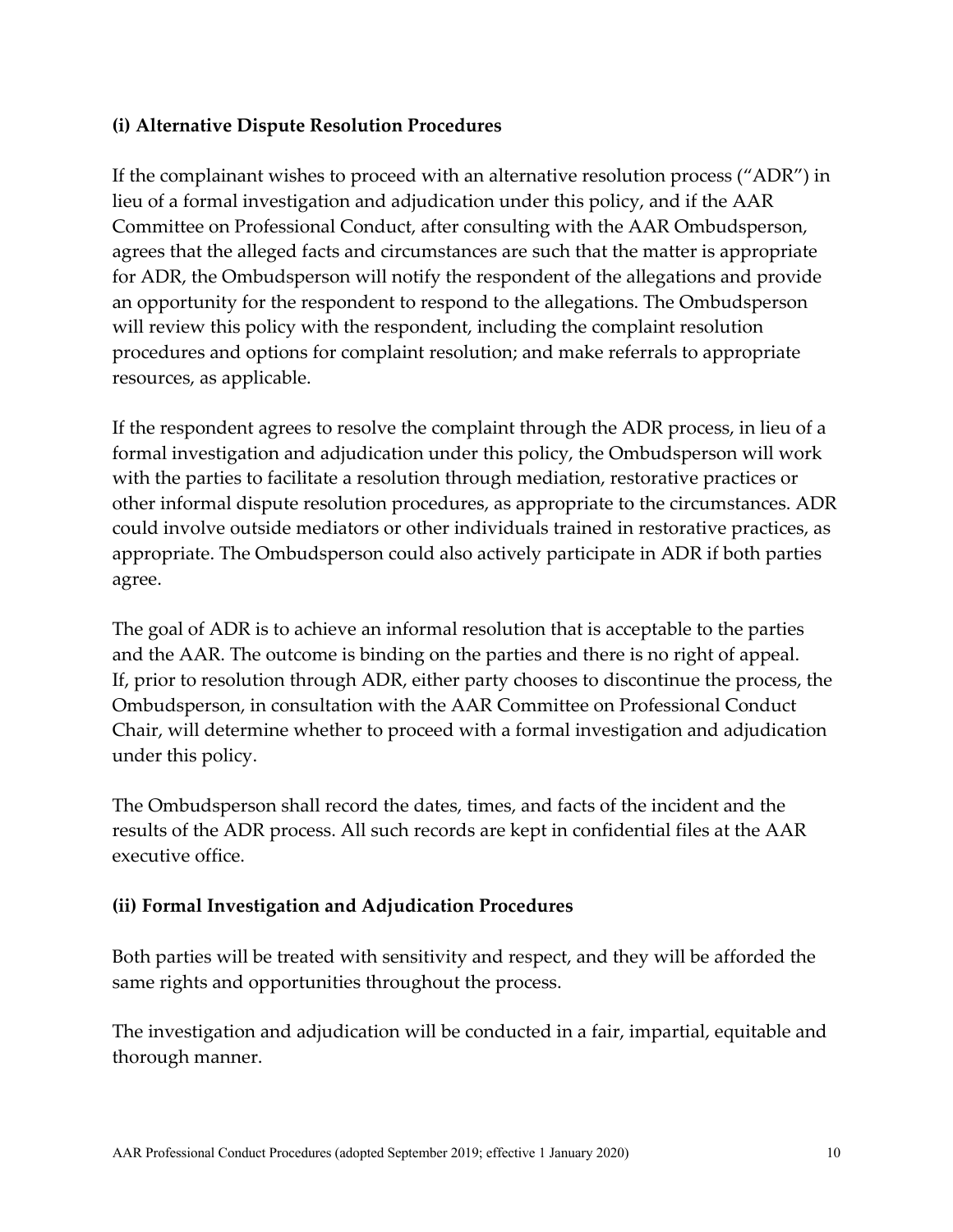The parties are entitled to have an advisor of their choosing present for all phases of the process. The advisor may advise the complainant or respondent privately but is not permitted to have a speaking role at any meeting during the investigation or adjudication process. An investigator or other AAR representative may terminate meetings, remove or dismiss advisors, and/or proceed with the investigation or adjudication based on otherwise-available information if an advisor is disruptive or otherwise refuses to comply with the requirements of this policy.

Advisors may not discuss or disclose the content of any meetings, interviews, or evidence related to the investigation and adjudication process other than with the party they are supporting, the investigator, or AAR representative, unless they are otherwise required by law to do so.

**Bias or conflict of interest**: It is expected that anyone invited to participate in any aspect of reviewing, mediating, investigating or adjudicating a complaint will decline if they have a conflict of interest or personal or professional relationship with a party or entity that would lead to bias or the perception thereof. The complainant or respondent may challenge the appointment of any person to any of these positions if that member can demonstrate reasonable cause for a conflict of interest or bias. Challenges, however, are not unlimited, and the AAR Committee on Professional Conduct in consultation with the Executive Director makes the final judgment about whether or not a conflict or bias exists.

As stated above, upon receipt of the complaint via the Ombudsperson, the AAR Committee on Professional Conduct, in consultation with the Executive Director, may:

- refer materials to another relevant standing committee of the AAR as needed to understand the details of the case.

- hold the investigation and adjudication in abeyance pending completionof another investigation or adjudication;

- conclude there is cause for an investigation to commence;

- conclude there is no cause for an investigation and dismiss the complaint.The AAR Committee on Professional Conduct may suggest other avenues for addressing situation alleged);

- implement the determined option(s) and notify the parties of the next steps in the case.

If the Committee on Professional Conduct determines an investigation will not commence, the complainant may refer the matter to the Appeals Panel. The Appeals Panel will determine either that further review and action is required or that the complaint does not merit further review or action.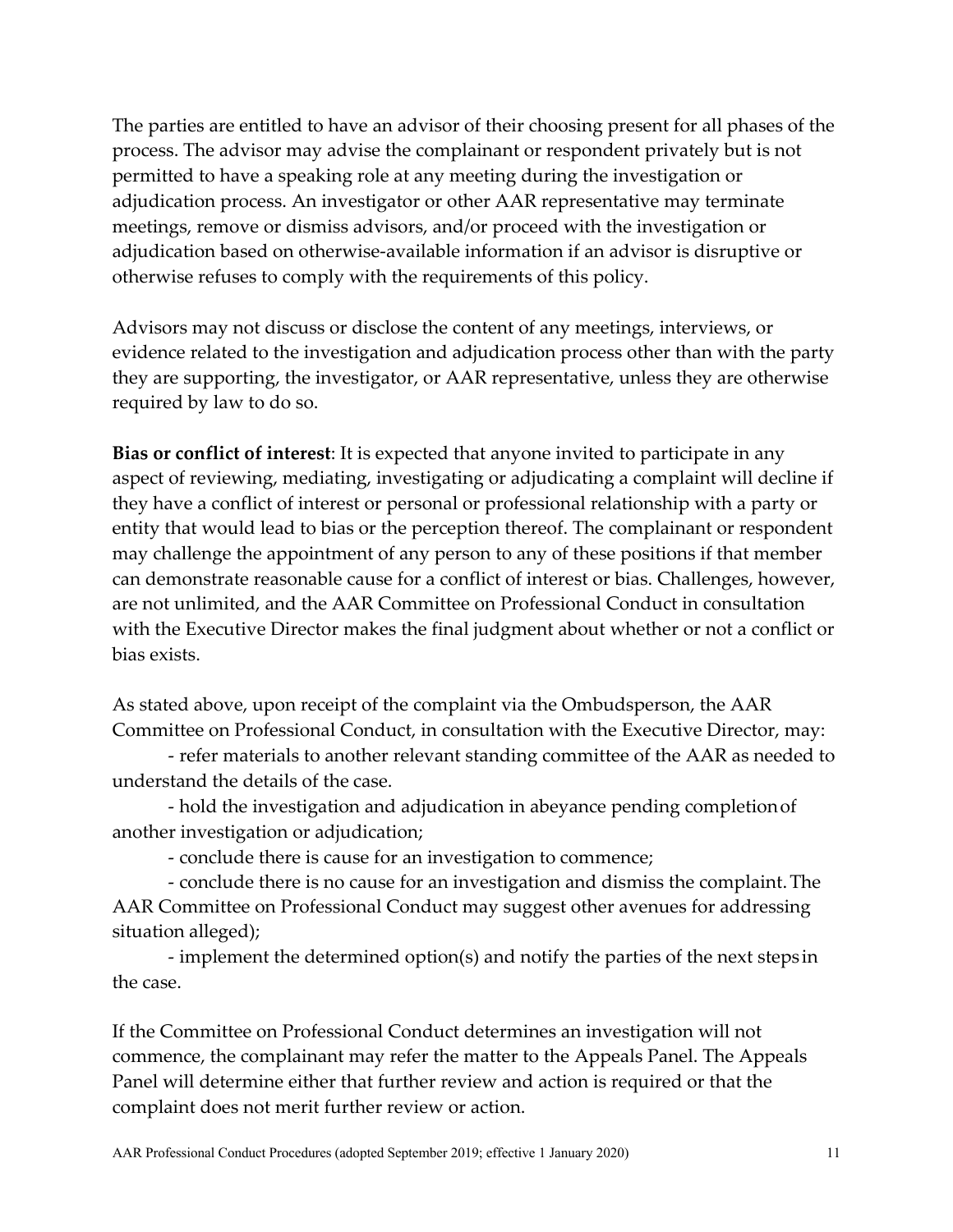If the Committee on Professional Conduct determines an investigation will commence, one or two professional investigators from outside the organization will be appointed by the Executive Director.

If it is determined that the investigation and adjudication will proceed, the Executive Director will notify the parties. The notification will include the specific allegations, the specific standards that were allegedly violated, and the name and contact information of the investigator(s). Notification will normally be by email unless a party has requested certified U.S. mail or specified another means of notification. Once the parties have received notice, all contact with the parties is through the investigator(s) until the investigation is complete. If necessary, the Ombudsperson should also willbe available to communicate with the parties on such matters as procedural questions, scheduling or other administrative matters of oversight related to the case.

If the respondent fails to cooperate with the investigator, the investigation may proceed, a finding may be reached, and action may be taken based on the information available.

## **Formal Investigation Procedures:**

The investigation should be thorough, impartial, and fair to both parties.

- The investigator(s) will conduct the investigation according to the processes setforth below. The investigation may be conducted under the guidance of a legal or ethics consultant appointed by the AAR for this purpose.

- The investigator(s) will contact the complainant and respondent as soon asreasonably possible after being appointed.

- Each party will be asked to identify, preserve, and submit all relevant evidence regarding the matter and provide a list of witnesses who may have relevantinformation within a reasonable time established by the investigator(s). The parties must provide contact information for the witnesses, as well as a brief statement of what information the party expects the witness to provide. The investigator(s) has the sole discretion to consider the evidence submitted or interview particular witnesses.

- All parties and witnesses are expected to cooperate in the investigation byproviding accurate, truthful and timely information.

- Interviews will be held with each party and witnesses according to the timing determined by the investigator. Interviews can occur in person, by telephonevideo conferencing and may be recorded and transcribed.

- The investigator(s) and/or investigator's designees will function as information gatherers. They will assemble information in order to allow the Committee on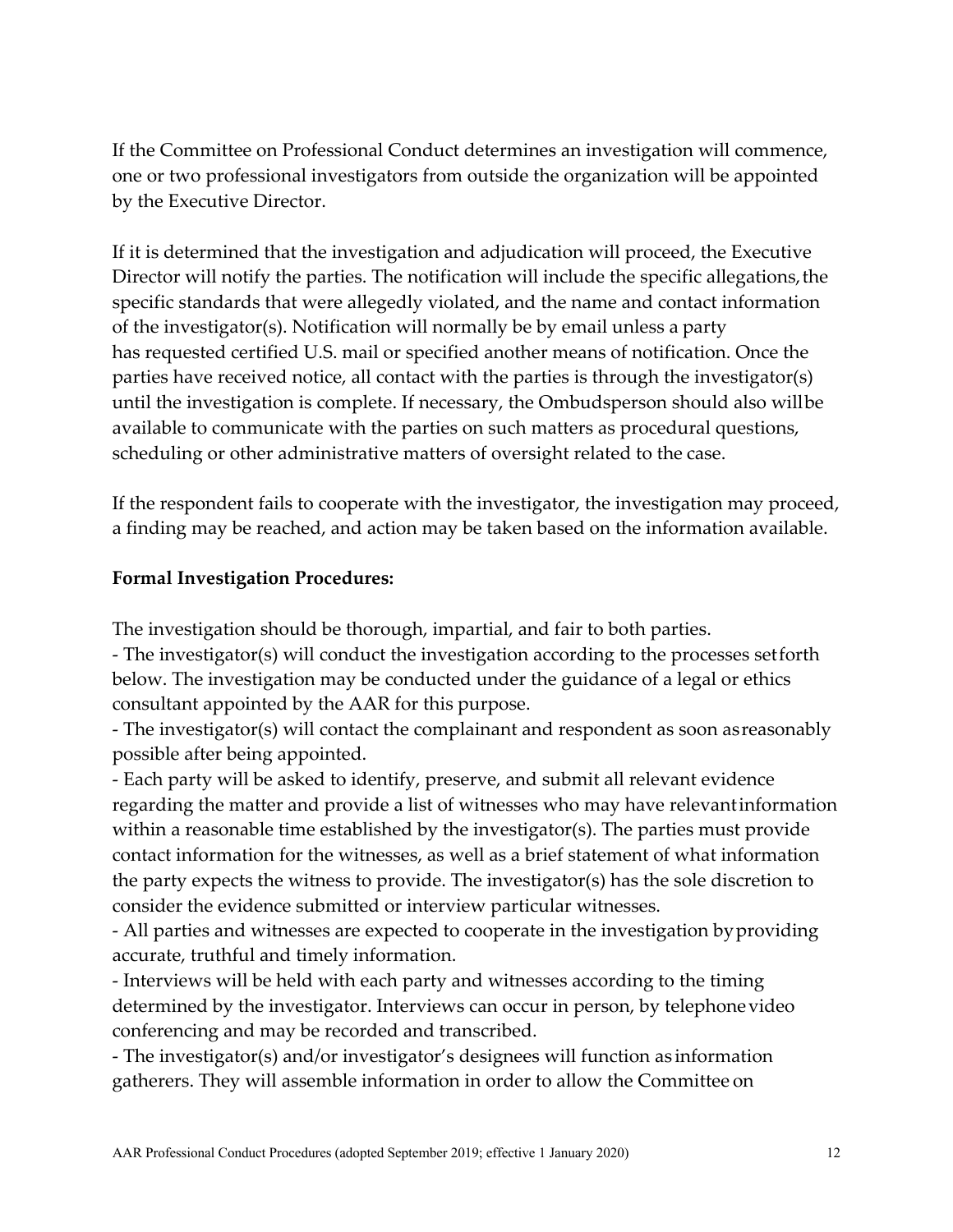Professional Conduct to determine the facts on which a decision will be made as to whether a violation of the Professional Conduct Policy occurred as alleged. - If, during the course of the investigation, the investigator(s) becomes aware of additional alleged violation(s) of the Professional Conduct Policy, the Committee on Professional Conduct will determine whether the matter will be investigated and adjudicated as part of the pending matter (with notification to the parties), or be addressed separately under this policy. The decision to investigate additional alleged violations is within the sole discretion of the AAR Committee on Professional Conduct. - Neither party has a burden of proof. Rather, the investigator's task is to assemble information so that the Committee on Professional Conduct can make a determination, based on substantive evidence, as to whether the respondent violated the Professional Conduct Policy.

- The investigator(s) will spend as much time as they determine is reasonablynecessary to gather enough information for the Committee on Professional Conduct to make an informed decision. The investigator(s) may contact as many people as they determine necessary. These may be people suggested by the parties, by other sources, or originate with the investigator(s). Some people may be interviewed more than once.

- The investigator(s) is not required to inform either party of people with whomthey have spoken or materials collected.

- At the close of the investigation, the investigator will provide the Committee on Professional Conduct chair with the dossier of the case: a copy of the originalcomplaint form, any written response, a chronology of the investigation, a summary of each interview, relevant correspondence, and any exhibits submitted. The investigator will write a brief report to the Committee on Professional Conduct that contains, among other information, recommended factual findings based on the preponderance of the evidence, an analysis of the credibility of the parties and witnesses, as appropriate, and a recommended finding as to whether the Professional Conduct Policy wasviolated. - The Committee on Professional Conduct chair will share these materials with the Committee on Professional Conduct and the Executive Director. At their discretion, a report of the investigation will be sent to the complainant and respondent. Some information may be withheld from the parties on the grounds that it is irrelevant, unduly prejudicial, or may seriously jeopardize the physical safety of a party or a witness. Any information sent to one party will be sent to the other.

#### **Determination**

A. At least five Committee on Professional Conduct members must be present inorder for a determination to be made.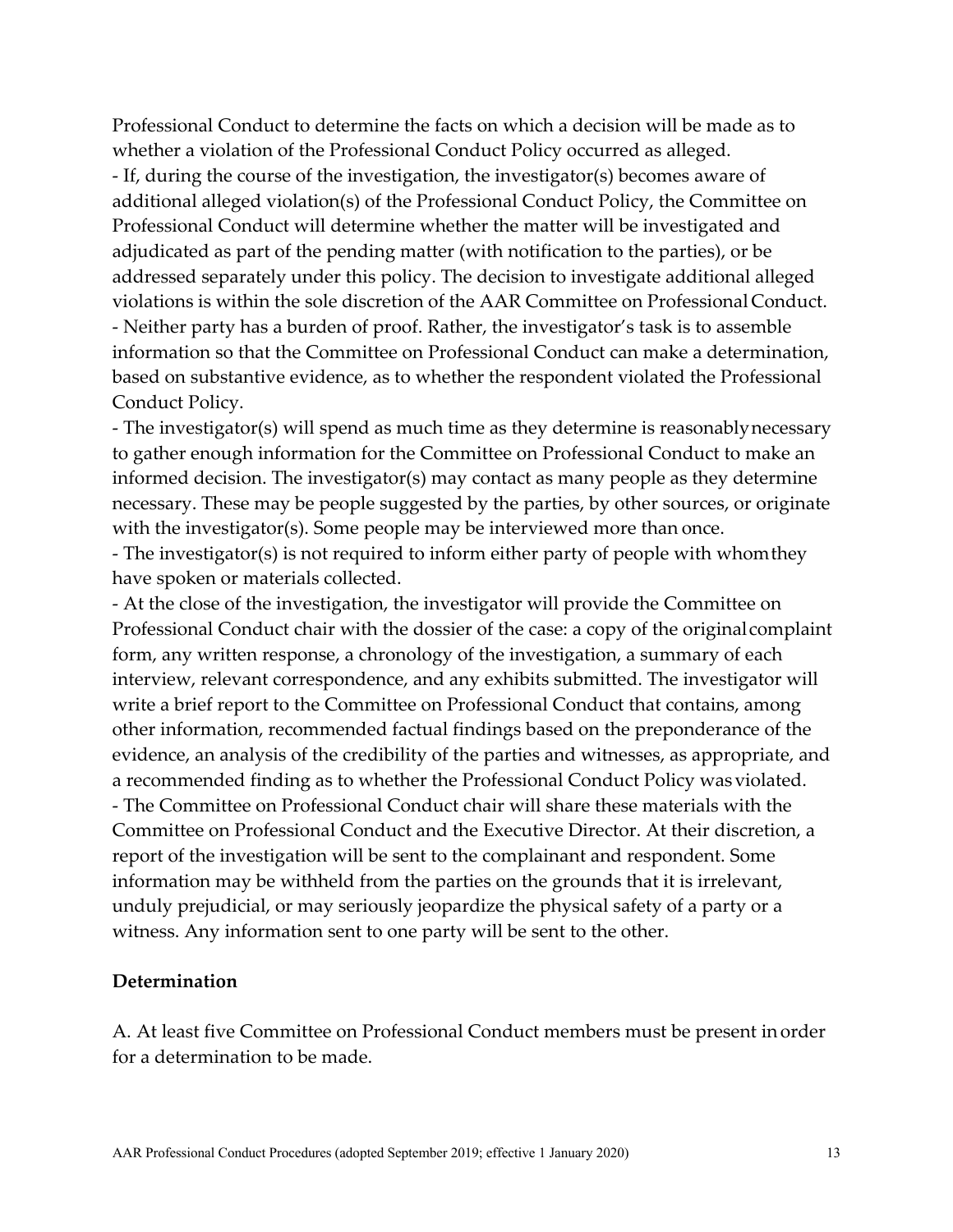B. The Committee on Professional Conduct Chair convenes all meetings of the committee and submits the official notes for the minutes. The Chair may vote onlyto break a tie.

C. The investigator(s) and an ethics or legal consultant may be presentduring the meeting but will not vote on final actions taken.

D. If an investigation report has been sent to the complainant and respondent, each party may submit to the Chair a written response to the materials it receives from the investigator. The response must be sent to the Chair within twenty-one calendar days from when the material is sent to the party. The committee may then solicit additional information from a party or any other source but will not accept informationprovided at either party's initiative after the twenty-one-day period unless the Chair determines that there are exceptional circumstances that warrant consideration of the information. E. New information obtained from a party will be shared with the other party atleast two weeks prior to the meeting, if time permits. The party receiving the information will have the opportunity to respond to it, if time permits.

F. If the committee discovers additional violations of standards previously not cited based on new information or reasonable interpretation of existing information, the respondent will be given notice not less than two weeks prior to the meeting. The additional allegations will be considered part of the current investigation.

G. The meeting will be held in executive session and may occur in person or virtually.

H. The meeting will usually be held within three months of the Chair's receiptof the investigator's report and the parties' written responses.

I. The committee will issue a written determination based on the preponderance of the evidence. This means that the committee must determine whether it is more likelythan not that the Professional Conduct Policy was violated.

J. When issuing its determination, the committee will act in a reasonable, non-arbitrary, non-capricious, fair and unbiased manner.

K. The committee will issue its determination, including the sanction determination,if applicable, to the parties within twenty-one calendar days of the meeting. No new evidence may be submitted or solicited at a party's initiative after the final determination. The committee at its discretion may seek clarification from any source. If additional evidence is gathered by the committee, the parties will have an opportunity to review the evidence and submit written responses.

L. After reviewing the evidence and deliberating, the committee shall decide one ofthe following:

1. no violation of the Professional Conduct Policy occurred.

2. no violation of the Professional Conduct Policy occurred, but the Committee on Professional Conduct has concerns about the respondent's behavior. Theseconcerns may be set forth in a letter of information that may offer suggestions for further action on the part of the respondent to address the concerns. This letter is not considereda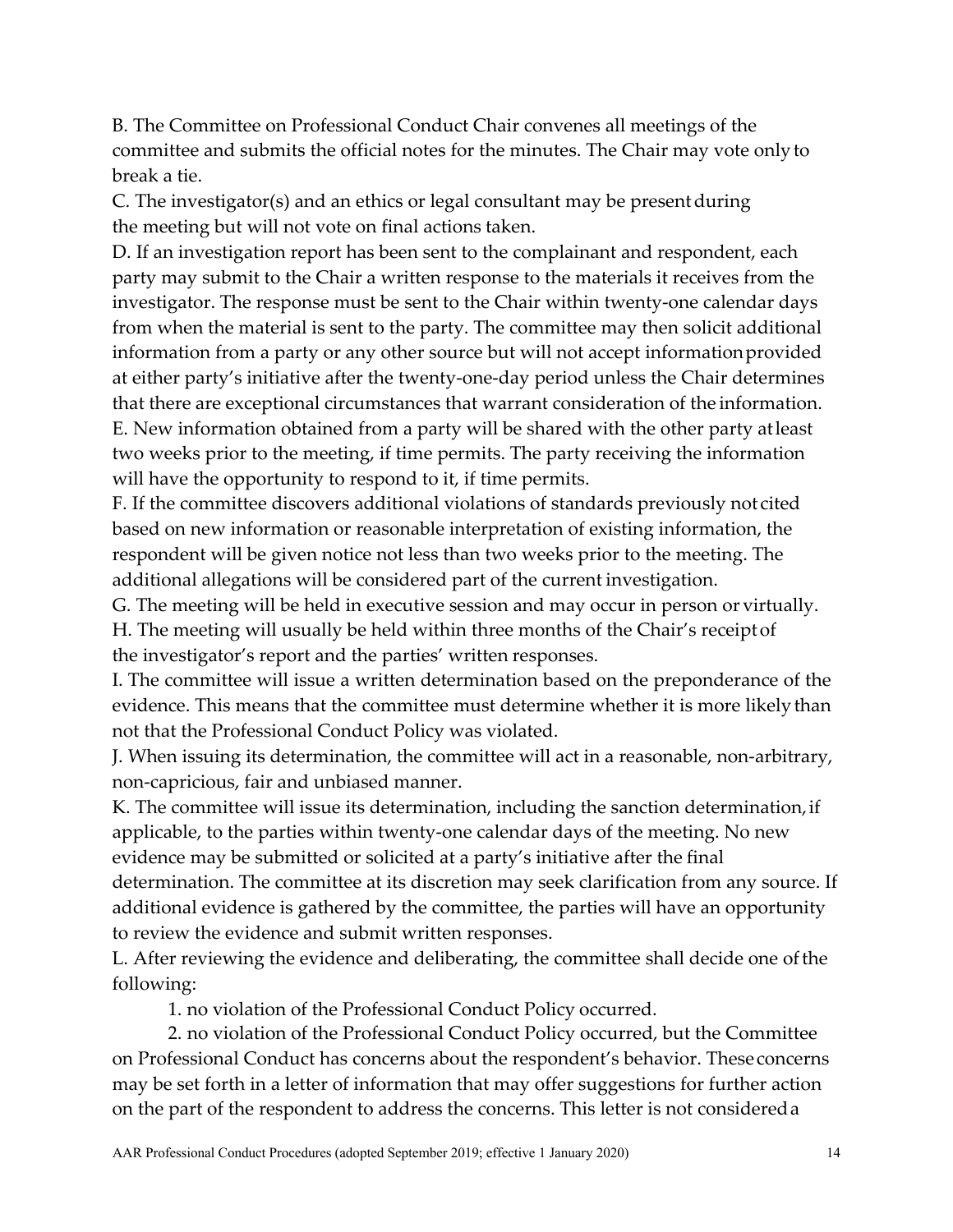disciplinary action. The letter of information may be shared at the committee's discretion with the complainant.

3. a violation of the Professional Conduct Policy did occur and the Committeeon Professional Conduct will consider sanctions.

#### **Sanctions**

When the Committee on Professional Conduct finds that the respondent violated the Professional Conduct Policy, it may proceed to impose sanctions. Sanctions may include the following:

1. Admonishment: The Committee on Professional Conduct finds that the member violated the Professional Conduct Policy, acknowledges the violation, and decides that education regarding appropriate ethical conduct is proportionally responsive to the violation and is reasonably calculated to ensure futurecompliance with the Professional Conduct Policy.

2. Reprimand: This is a serious rebuke of the member. It is based upon an assessment that the member has accepted full responsibility for the violation, articulates and understands the consequences of the violation, and that the reprimand is proportionally responsive to the violation and reasonably calculated to ensure future compliance with the Professional Conduct Policy. It may include supervision or other stipulations for continued membership as recommended by the Committee on Professional Conduct.

3. Probation: Probation is appropriate in circumstances where it is unclear whether the member fully understands the serious nature of their conduct and/or can articulate empathically the impact of the behavior on the persons involved, and accept responsibility for the violation and its consequences. For a designated period of time, the member will remain an AAR member but will follow specific instructions under the direction of the Chair of the Committee on Professional Conduct or designee. Beforethe member is restored to full membership status, the member will meet all the terms specified by the Committee on Professional Conduct and appear before it to demonstrate fulfillment of the terms to its satisfaction.

4. Suspension of membership: Suspension is appropriate when the respondent commits a serious policy violation, or repeatedly violates the Professional Conduct Policy and/or where the Committee on Professional Conduct finds that therespondent does not understand and/or accept responsibility nor appreciate the serious nature and/or consequences of the violation. Suspension of membership is not disproportionate to the violation. The suspension may be imposed for any length of time and will remain in place until a specifically identified problem or condition is addressed to the satisfaction of the Committee on Professional Conduct.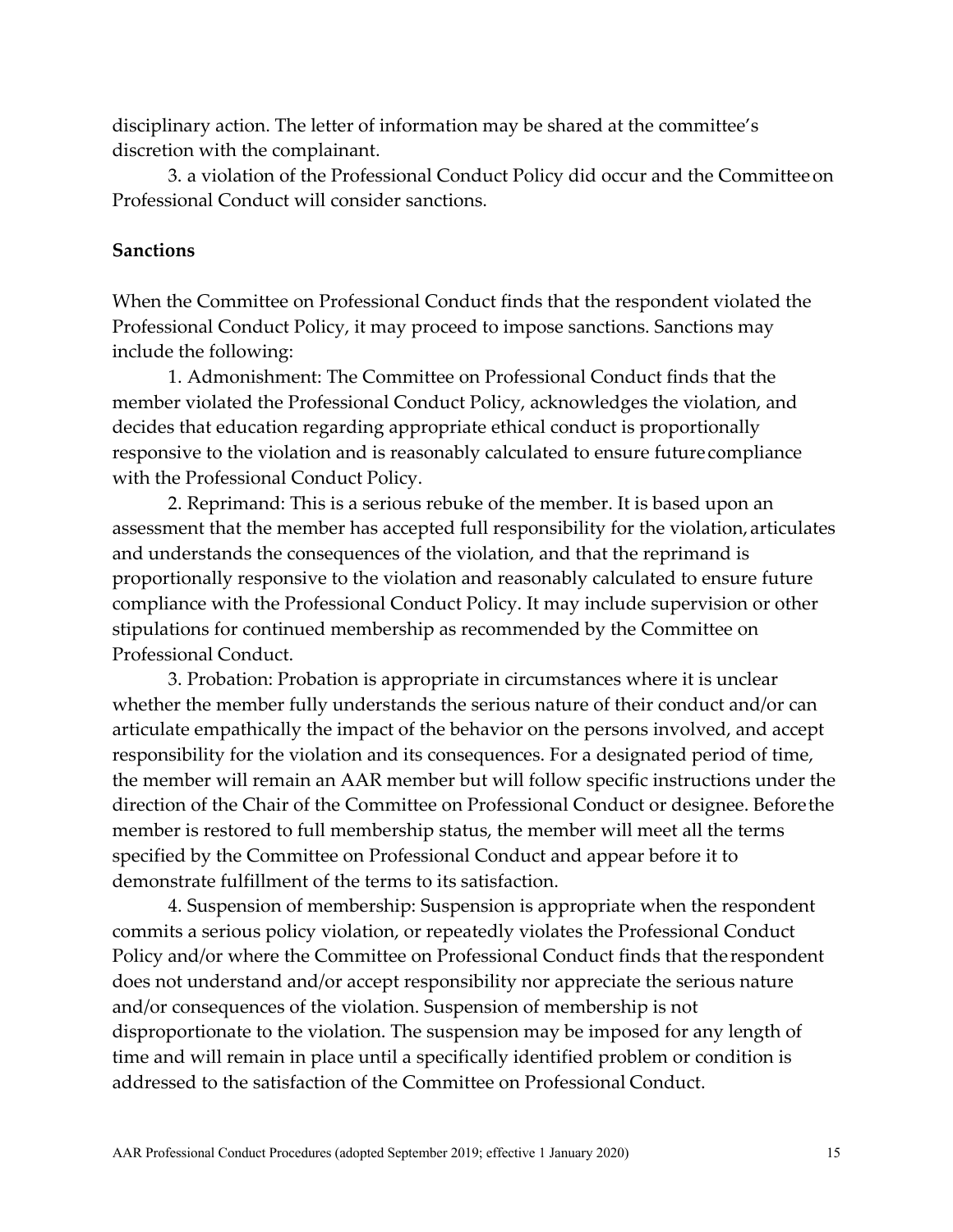5. Revocation of Membership: Revocation of membership is appropriate in particularly serious policy violations and/or where in the Committee on Professional Conduct' judgment, the member demonstrates an essential lack of professionalism, knowledge of the procedures, character, or conduct consistent with membership in the AAR. This sanction may also represent the judgment of the Committee on Professional Conduct that the member's conduct constitutes a threat to the well-being of the complainant, the AAR community, and/or the public.

Each of the above sanctions could include banning from AAR events and activities.

### **Notification of Findings:**

A. The Chair informs the Executive Director and the President of the Committee on Professional Conduct' decision and recommended sanction. These same individuals will receive a copy of the deliberations, as well as the final disposition of thecomplaint and the sanction(s), if any.

B. The Chair will notify the respondent and complainant simultaneously, in writing, of the determination and sanction, if any, action taken by the Committee on Professional Conduct, as well as information about the appeals process. The notification to both parties will be sent by email and by certified U.S. mail or specified another means of notification that provides notice of delivery and shall include notification that either may appeal the decision. The limited grounds for appeal will be stated. The sanction will be stayed pending the appeal unless the Committee on Professional Conduct finds the respondent to be a potential threat to AAR members or to the public. C. When no appeal is filed, an appeal is denied, or after the appeal process is completed, both parties will be simultaneously notified. If sanctions result in suspension or revocation of membership, the parties shall be notified within 24 hoursof the decision. The Executive Director shall inform the Board.

## **Process for Appealing the Committee on Professional Conduct Findings and/or Sanctions:**

A. Basis: An appeal must be based on one or all of these grounds:

(a) the party was refused reasonable opportunity to obtain and/or present evidence to the Committee on Professional Conduct within these guidelines andthat could have substantially altered the outcome;

(b) discovery of significant new material evidence that could have affected the original result; however, prior omission of factual information that the appealingparty knew or reasonably should have known about is not grounds for appeal;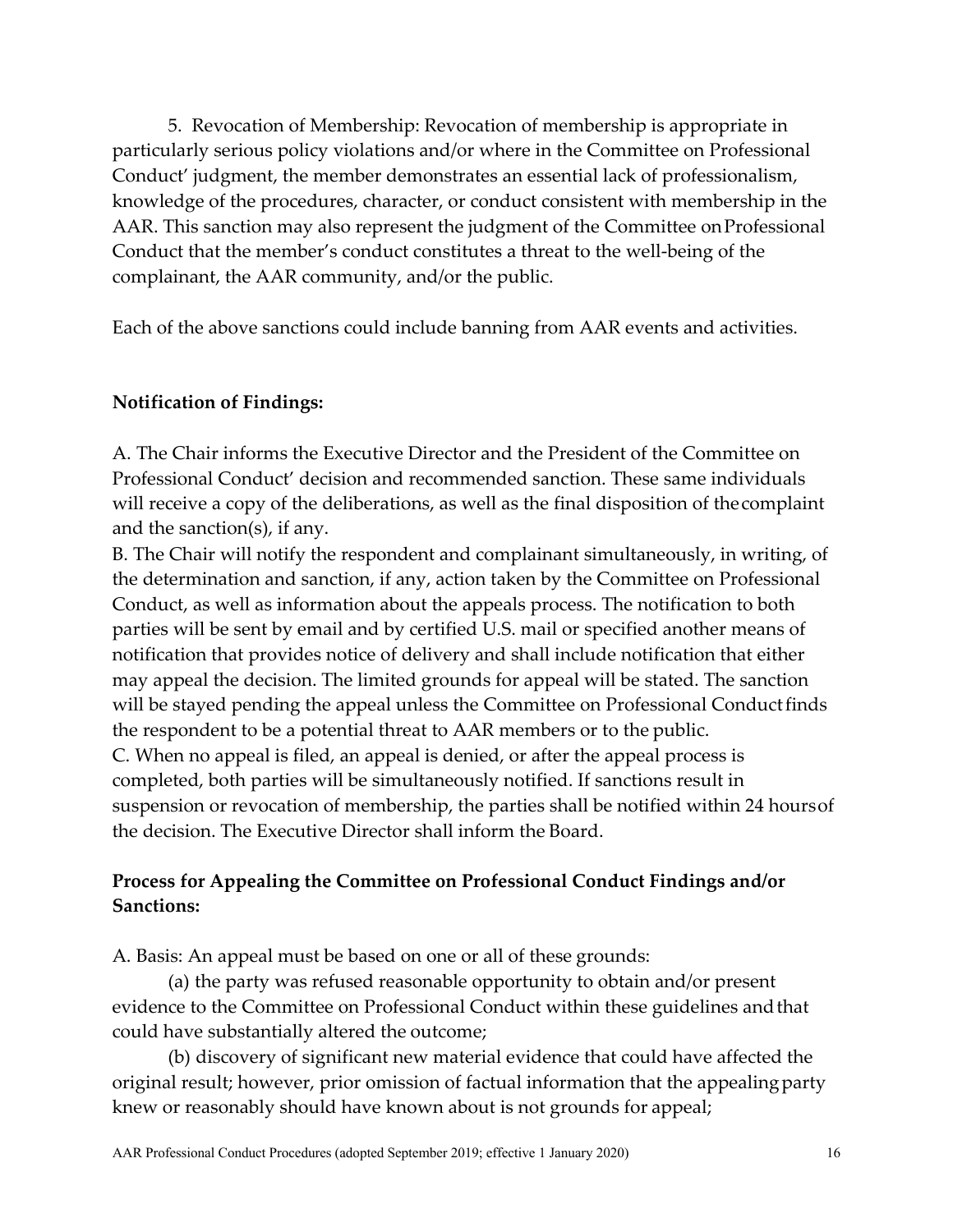(c) procedural error where the error prevented fundamental fairness andcould have substantially altered the outcome.

(d) abuse of discretion in the determination or the issuance of the sanction (e.g., the sanction is significantly disproportionate to the offense;

B. Time Requirements: An appeal must be submitted in writing to the Executive Director within 30 days of the party's receipt of notice of the Committee onProfessional Conduct decision. The appeal must state the grounds (A. above) and provide any written material to the Committee on Professional Conduct that the appealing party believes supports any of the grounds for appeal listed above. The written material shall be shared with the other party who may respond, but in no more than 5 business days. The appellee's response may be shared with the appealing party, who may submit a final response only to the matters raised by the appellee.

Regardless of which party appeals, both parties may participate in the appeals process, and both parties will be notified the appeal.

The Executive Director has sole discretion to extend the 30-day appeal deadline for extraordinary circumstances. If the extension is denied, the appealing party must meet the 30-day deadline or the decision of the Committee on Professional

Conduct remains in full force and effect as the final action of the AAR.

C. Action: The Executive Director will forward the appeal and the writteninformation used by the Committee on Professional Conduct in its determination to the Executive Committee of the Board.

D. Panel: The AAR President will chair the Appeals Panel, which consists of the Executive Committee of the Board of Directors. The Executive Director will continue as case manager. The Executive Committee will serve as the Appeals Panel.

E. Action: The Appeals Panel will give substantial deference to the factual findingsof the Committee on Professional Conduct.

The Appeals panel may deny the appeal or, if the appeal is granted, the Appeals Panel may, in its sole discretion:

a. Return the case to the Committee on Professional Conduct forfurther deliberations and reconsideration based on the identified appeal grounds

b. Appoint an alternate adjudicator or investigator, as warranted by the circumstances, to review the case, which will ordinarily occur where the original outcome was based on an abuse of discretion.

c. Impose a different sanction based on a finding that the sanction issued by the Committee on Professional Conduct was significantly disproportionate to the offense. Parties, Committee on Professional Conduct members, investigators and others maybe contacted for information to assist the Appeals Panel in this determination. Absent extenuating circumstances, the Appeals Panel will notify the complainant and the respondent of the appeal decision simultaneously in writing usually within 20business